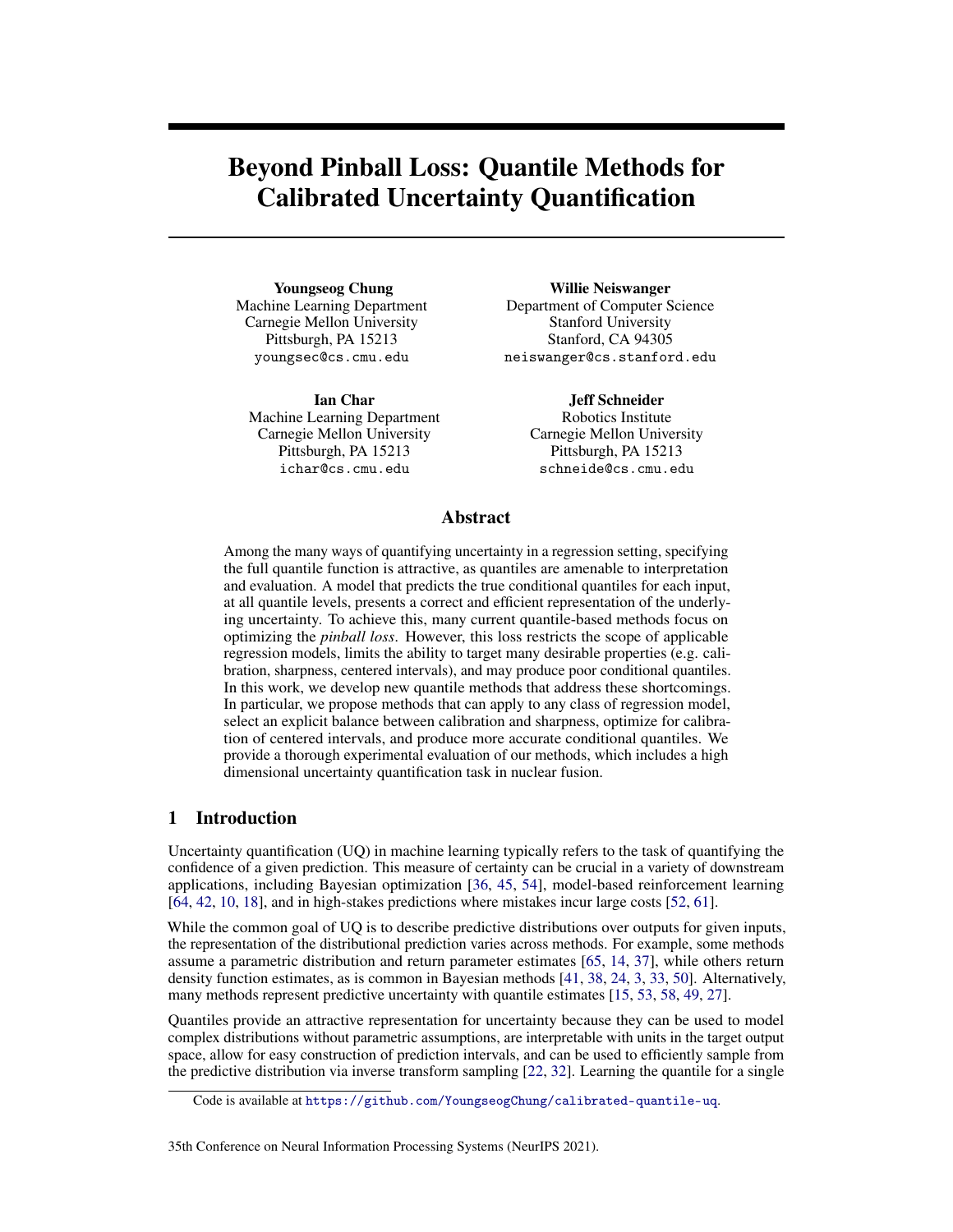quantile level is a well studied problem in quantile regression (QR) [\[30,](#page-11-7) [32\]](#page-11-6), which typically involves optimizing the so-called *pinball loss*, a tilted transformation of the absolute value function. Given a target y, a prediction  $\hat{y}$ , and quantile level  $\tau \in (0, 1)$ , the pinball loss  $\rho_{\tau}$  is defined as

<span id="page-1-1"></span>
$$
\rho_{\tau}(y,\hat{y}) = (\hat{y} - y)(\mathbb{I}\{y \le \hat{y}\} - \tau).
$$
 (1)

By training for all quantiles simultaneously, recent works have made concrete steps in incorporating QR methods to form competitive UQ methods which output the full predictive distribution [\[51,](#page-12-9) [58\]](#page-13-3).

In this work, we highlight some limitations of the pinball loss and propose several methods to address these shortcomings. Specifically, we explore the following:

- Model agnostic QR. Optimizing the pinball loss often restricts the choice of model family for which we can provide UQ. We propose an algorithm to learn all quantiles simultaneously by utilizing methods from conditional density estimation. This algorithm is agnostic to model class and can be applied to *any* regression model.
- Explicitly balancing calibration and sharpness. While the pinball loss, as a proper scoring rule, targets both calibration and sharpness, the balance between these two quantities is made implicitly, which may result in a poor optimization objective. We propose a tunable loss function that targets calibration and sharpness separately, and allows the end-user to set an *explicit* balance.
- Centered intervals. In practice, we often desire uncertainty predictions made with centered intervals, which are not targeted via the pinball loss. We propose an alternative loss function that is better suited for this goal.
- Encouraging individual calibration. Perfect quantile forecasts will satisfy *individual* calibration (Eq. [2\)](#page-2-0), which is a much stricter condition than the more-commonly used notion of *average* calibration (Eq. [3\)](#page-2-1). We introduce a training procedure that aims to improve quantile predictions beyond average calibration, and demonstrate its efficacy via *adversarial group* calibration (Eq. [4\)](#page-2-2).

We proceed by first describing methods of assessing the quality of predictive UQ and the pitfalls of optimizing the pinball loss in Section [2.](#page-1-0) Drawing motivation from this, we then present our proposed methods in Section [3.](#page-3-0) In Section [4,](#page-7-0) we demonstrate our methods experimentally, where we model predictive uncertainty on benchmark datasets, and on a high-dimensional, real-world uncertainty estimation task in the area of nuclear fusion.

## <span id="page-1-0"></span>2 Preliminaries and Background

We first lay out the notation, terminology, and class of models considered in this paper. Then we provide an overview of evaluation metrics in UQ and demonstrate how the pinball loss may be inadequate both as an evaluation metric and as an optimization objective.

#### 2.1 Notation

Bold upper case letters  $X, Y$  denote random variables, lower case letters  $x, y$ , denote their values, and calligraphic upper case letters  $\mathcal{X}, \mathcal{Y}$  denote sets of possible values. We use  $x \in \mathcal{X}$  to denote the input feature vector and  $y \in \mathcal{Y}$  to denote the corresponding target. Additionally, we consider the regression setting where  $\mathcal{Y} \subset \mathbb{R}$  and  $\mathcal{X} \subset \mathbb{R}^n$ . We use  $\mathbb{F}_X, \mathbb{F}_{Y|x}, \mathbb{F}_Y$  to denote the true cumulative distribution of the subscript random variable. For any  $x \in \mathcal{X}$ , we assume there exists a true conditional distribution  $\mathbb{F}_{Y|x}$  over  $\mathcal{Y}$ , and we assume  $\mathbb{Q}_p(x)$  denotes the true  $p^{\text{th}}$  quantile of this distribution, i.e.  $\mathbb{F}_{Y|x}(\mathbb{Q}_p(x)) = p$ . Any estimates of the true functions  $\mathbb{F}, \mathbb{Q}_p$  will be denoted with a hat,  $\hat{\mathbb{F}}, \hat{\mathbb{Q}}_p$ . We will specifically refer to any family of estimates for  $\mathbb{Q}_p$ , with  $p \in (0, 1)$ , as a "quantile model", denoted  $\mathbb{Q}: \mathcal{X} \times (0, 1) \to \mathcal{Y}$ . Unless otherwise noted, we will always consider the *conditional* problem of estimating quantities in the target space  $\mathcal{Y}$ , conditioned on a value  $x \in \mathcal{X}$ .

#### <span id="page-1-2"></span>2.2 Assessing the Quality of Predictive UQ

While various metrics have been proposed to assess the quality of UO, there has been a great deal of recent focus on the notions of *calibration* and *sharpness* [\[15,](#page-10-4) [13,](#page-10-5) [65,](#page-13-2) [60,](#page-13-4) [55,](#page-12-10) [35,](#page-11-8) [21,](#page-11-9) [20\]](#page-11-10). We introduce calibration here, but for a more thorough treatment, see Zhao et al. [\[65\]](#page-13-2). Broadly speaking, calibration in the regression setting requires that the probability of observing the target random variable below a predicted  $p^{\text{th}}$  quantile is equal to the *expected probability* p, for all  $p \in (0, 1)$ . We refer to the former quantity as the *observed probability* and denote it  $p^{obs}(p)$ , for an expected probability p, which we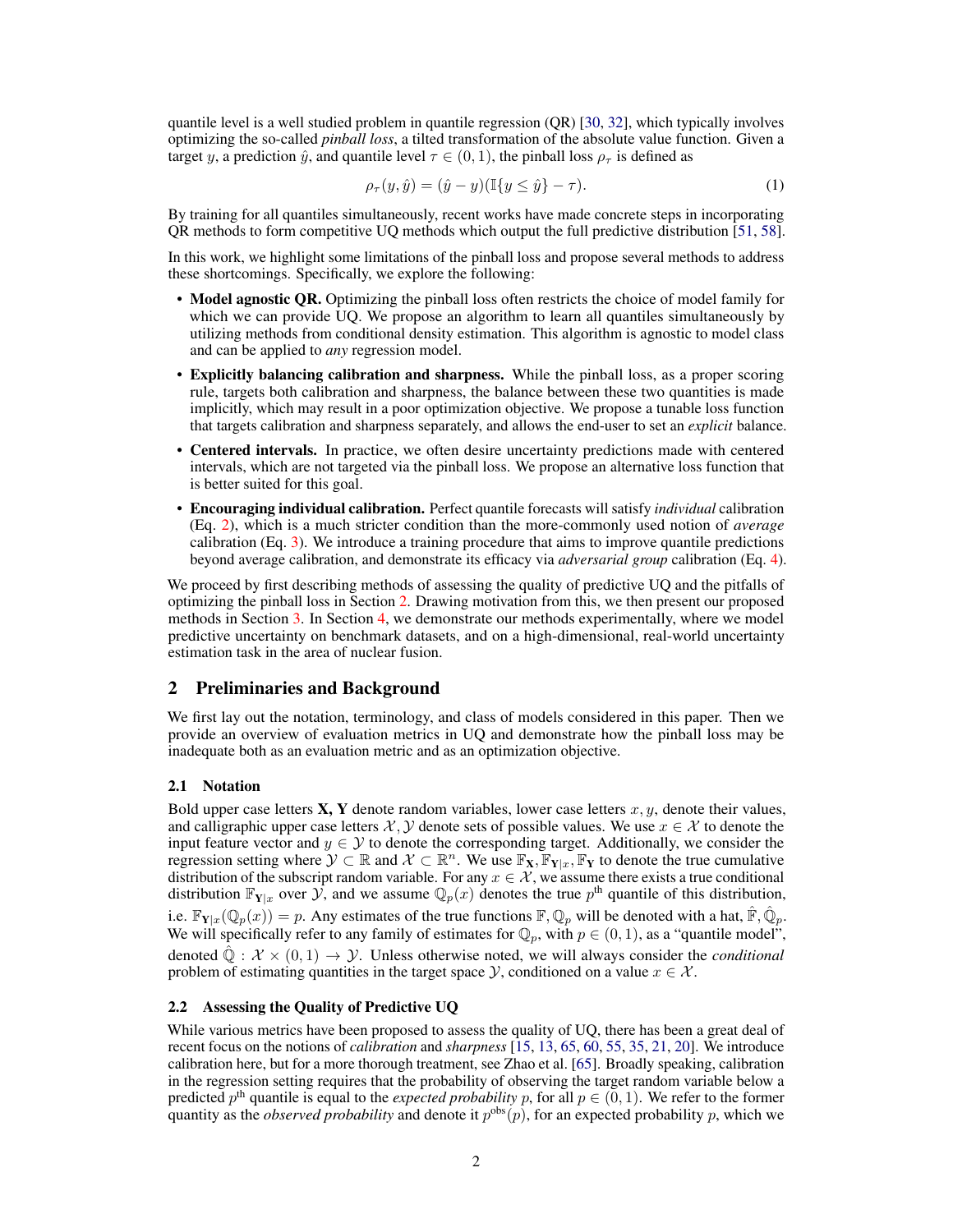

Figure 1: (a) Test loss continues to decrease until the validated epoch. (b-c) At the validated epoch, *SQR* (optimizes *pinball loss*) is highly miscalibrated while sharper than the true sharpness level. *Cali* (optimizes proposed *calibration loss*) is better calibrated while less sharp than the true sharpness.

will write as  $p^{\text{obs}}$  when it is clear from context. Calibration requires  $p^{\text{obs}}(p) = p$ ,  $\forall p \in (0, 1)$ . From this generic statement, we can describe different notions of calibration based on how  $p^{obs}$  is defined.

A model is **individually calibrated** if it outputs the true conditional quantiles, i.e.  $\hat{\mathbb{Q}}_p(x) = \mathbb{Q}_p(x)$ . In this case, we define the observed probability to be

<span id="page-2-3"></span><span id="page-2-0"></span>
$$
p_{indv}^{\text{obs}}(p,x) := \mathbb{F}_{\mathbf{Y}|x}(\hat{\mathbb{Q}}_p(x)), \ \ \forall x \in \mathcal{X}, \ \ \forall p \in (0,1).
$$
 (2)

In words, this requires that the probability of observing y below the quantile prediction is equal to p, *at each point*  $x \in \mathcal{X}$ , *individually*. If we can verify this property for all  $x \in \mathcal{X}$ , then by definition, we will know the quantile output is correct and precisely the true conditional quantile. However, individual calibration is typically unverifiable with finite datasets in the assumption-less case [\[65\]](#page-13-2).

A relaxed condition is average calibration. In this case, we define the observed probability to be

<span id="page-2-1"></span>
$$
p_{avg}^{obs}(p) := \mathbb{E}_{x \sim \mathbb{F}_X}[\mathbb{F}_{Y|x}(\hat{\mathbb{Q}}_p(x))], \ \ \forall p \in (0,1), \tag{3}
$$

i.e. the probability of observing the target below the quantile prediction, *averaged over*  $\mathbb{F}_X$ , is equal to  $p$ . Average calibration is often referred to simply as "calibration" [\[13,](#page-10-5) [35\]](#page-11-8). Given a dataset  $D = \{(x_i, y_i)\}_{i=1}^N$ , we can estimate  $p_{avg}^{obs}(p)$  with  $\hat{p}_{avg}^{obs}(D, p) = \frac{1}{N} \sum_{i=1}^N \mathbb{I}\{y_i \leq \hat{\mathbb{Q}}_p(x_i)\}\$ . Note that if our quantile estimate achieves average calibration then  $\hat{p}_{avg}^{obs} \to p$  as  $N \to \infty$ ,  $\forall p \in (0, 1)$ .<br>The degree of error in average calibration is commonly measured by *expected calibration error* [\[60,](#page-13-4) [13,](#page-10-5) [21\]](#page-11-9),  $\text{ECE}(D, \hat{\mathbb{Q}}) = \frac{1}{m} \sum_{j=1}^{m} |\hat{p}_{avg}^{\text{obs}}(D, p_j) - p_j|$ , where  $p_j \sim \text{Unif}(0, 1)$ .

It may be possible to have an uninformative, yet average calibrated model. For example, quantile predictions that match the true *marginal* quantiles of  $\mathbb{F}_Y$  will be average calibrated, but will hardly be useful since they do not depend on the input  $x$ . Therefore, the notion of **sharpness** is also considered, which quantifies the concentration of distributional predictions [\[20\]](#page-11-10). For example, for non-parametric predictions, the width of a centered 95% prediction interval is often used as a measure of sharpness. There generally exists a tradeoff between average calibration and sharpness [\[20,](#page-11-10) [46\]](#page-12-11).

Recent works have suggested a notion of calibration stronger than average calibration, called ad-versarial group calibration [\[65\]](#page-13-2). This stems from the notion of **group calibration** [\[23,](#page-11-11) [29\]](#page-11-12), which prescribes measurable subsets  $S_i \subset \mathcal{X}$  s.t.  $P_{x \sim \mathbb{F}_X}(x \in S_i) > 0$ ,  $i = 1, \ldots, k$ , and requires the predictions to be average calibrated within each subset. Adversarial group calibration then requires average calibration for *any subset of* X *with non-zero measure*. Denote  $X_s$  as a random variable that is conditioned on being in the set  $S$ . For **adversarial group calibration**, the observed probability is

<span id="page-2-2"></span>
$$
p_{adv}^{obs}(p) := \mathbb{E}_{x \sim \mathbb{F}_{\mathbf{X}_{\mathcal{S}}} } [\mathbb{F}_{\mathbf{Y}|x}(\hat{\mathbb{Q}}_p(x))], \ \ \forall p \in (0, 1), \ \ \forall \mathcal{S} \subset \mathcal{X} \text{ s.t. } P_{x \sim \mathbb{F}_{\mathbf{X}}}(x \in \mathcal{S}) > 0. \tag{4}
$$

With a finite dataset, we can measure a proxy of adversarial group calibration by measuring the average calibration within all subsets of the dataset with sufficiently many points.

Intuitively, individual calibration inspects the discrepancy between  $p^{obs}$  and  $p$  for individual inputs  $x \in \mathcal{X}$ , adversarial group calibration relaxes this by inspecting any subset of X with non-zero measure, and average calibration relaxes this further by considering the full distribution of X.

One alternative family of evaluation metrics is **proper scoring rules** [\[19\]](#page-11-13). Proper scoring rules are summary statistics of overall performance of a distributional prediction and consider both calibration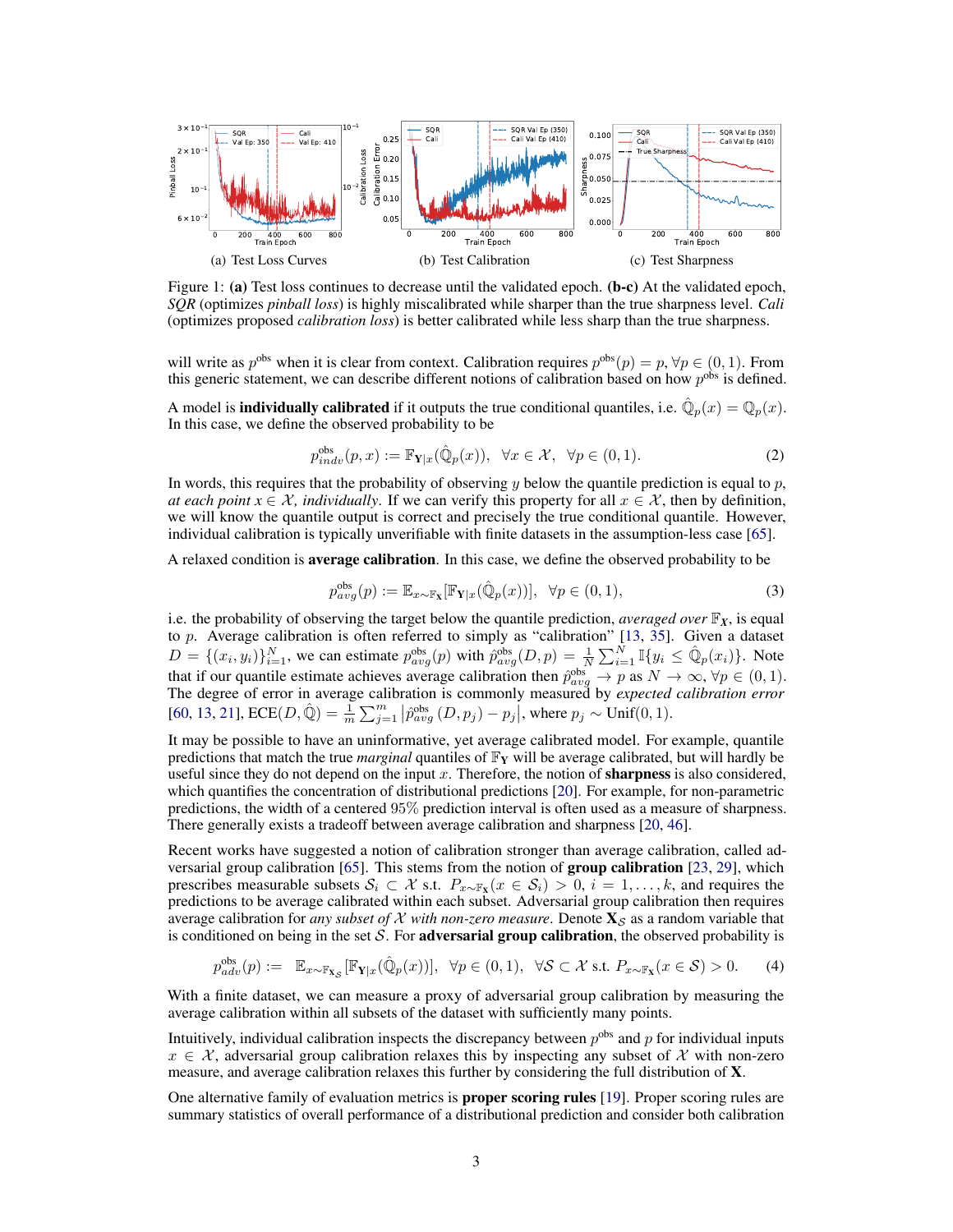and sharpness jointly [\[20\]](#page-11-10). For example, negative log-likelihood (NLL) is a proper scoring rule that is commonly used with density predictions [\[14,](#page-10-2) [48,](#page-12-12) [37\]](#page-11-1). For quantile predictions, one proper score is the check score, *which is identical to the pinball loss*. Since proper scoring rules consider both calibration and sharpness together in a single value, they can serve as optimization objectives for UQ. For example, optimizing the pinball loss is the traditional method in quantile regression [\[31\]](#page-11-14), and many recent quantile-based UQ methods focus on optimizing this objective [\[51,](#page-12-9) [58,](#page-13-3) [8,](#page-10-6) [63\]](#page-13-5).

In this work, however, we note that the balance between calibration and sharpness implied by the pinball loss is arbitrary and depends on the expressivity of the model class—and with highly expressive models, this balance can be heavily skewed towards sharpness. In their seminal work on probabilistic forecasts, Gneiting and Raftery [\[19\]](#page-11-13) contend that the goal of probabilistic forecasting is to "maximize the sharpness of the predictive distribution subject to calibration", i.e. calibration should be first achieved and then sharpness optimized. We show that common machine learning methods that use the pinball loss objective may in fact lead to an arbitrary and miscalibrated UQ.

**Proposition 1.** *Consider a finite dataset D, the pinball loss*  $\rho_{\tau}$  *(Eq. [1\)](#page-1-1) and a quantile model*  $f: \mathcal{X} \times (0, 1) \rightarrow \mathcal{Y}$  *that is average calibrated on D, i.e.*  $ECE(D, f) = 0$ *. Then there always exists another quantile model*  $g: \mathcal{X} \times (0,1) \to \mathcal{Y}$ *, such that, for any quantile level*  $\tau \in (0,1)$ *, g has* lower pinball loss than  $f$  on  $D$ , i.e.  $\sum_{i=1}^N \rho_\tau(y_i,g_\tau(x_i)) < \sum_{i=1}^N \rho_\tau(y_i,f_\tau(x_i))$ , but worse average *calibration than*  $f$ *, i.e.*  $\mathit{ECE}(D, g) > \mathit{ECE}(D, f)$ *.* 

Proof: The proof is given in Appendix A.1.

This proposition essentially states how the pinball loss can become detached from calibration, and we show its practical ramifications via a synthetic example in Figure [1](#page-2-3) (experiment details in Appendix E.[1](#page-2-3)). We first note in Figure 1 (a) and (b) that even while the pinball loss decreases on the test set, test calibration worsens (while sharpness improves). Further, at the best validation epoch, optimizing the pinball loss converges to a solution that is sharper than the true noise level. Note that a UQ that is sharper than the true noise level will *never* be calibrated (meanwhile, a less sharp prediction *can still be calibrated*, e.g. the marginal distribution  $\mathbb{F}_{Y}$ ). While this may seem like an issue that can simply be addressed with regularization, we demonstrate in Appendix E.2 how that is not the case. These pitfalls motivate our methods in Section [3.](#page-3-0)

## <span id="page-3-0"></span>3 Methods

We propose four methods that aim to produce an improved quantile model. The first is a modelagnostic procedure that relies on conditional density estimation (Section [3.1\)](#page-3-1). To address settings where density estimation may be difficult, we then propose two loss functions to optimize with differentiable models: the combined calibration loss (Section [3.2\)](#page-4-0), which directly optimizes calibration and sharpness, and the interval score (Section [3.3\)](#page-6-0), which is a proper scoring rule for centered intervals. Finally, we propose a group batching method (Section [3.4\)](#page-6-1) that can be applied to the batch optimization procedure for any loss function (e.g. combined calibration loss, interval score, and even pinball loss) to induce better convergence towards adversarial group calibration.

#### <span id="page-3-1"></span>3.1 Utilizing Conditional Density Estimation for Model Agnostic QR

One drawback of many existing quantile-based UQ methods is that their training procedure requires differentiable models. In fact, most UQ methods require a specific class of models because of their modeling structure or their loss objective (e.g. Gaussian processes [\[50\]](#page-12-6), dropout [\[17\]](#page-10-7), latent variable models [\[33\]](#page-11-3), simultaneous pinball loss [\[58\]](#page-13-3), and NLL-based losses [\[37\]](#page-11-1)). This model restriction can be especially unfavorable in practical settings. A domain expert with an established point prediction model and compute infrastructure may want to add UQ without much additional overhead.

To address these issues, we can consider the following model-agnostic procedure. Instead of optimizing a designated loss function, we can consider splitting the given problem into two parts: estimate conditional quantiles directly from data, then regress onto these estimates. The benefit of this method is that, granted we can estimate the conditional quantiles accurately, we can use any regression model to regress onto these quantile estimates. Further, this regression task directly targets the goal of producing the true conditional quantiles (i.e. individual calibration). This procedure, which we refer to as *Model Agnostic QR* (MAQR), is outlined in Algorithm [1.](#page-4-1)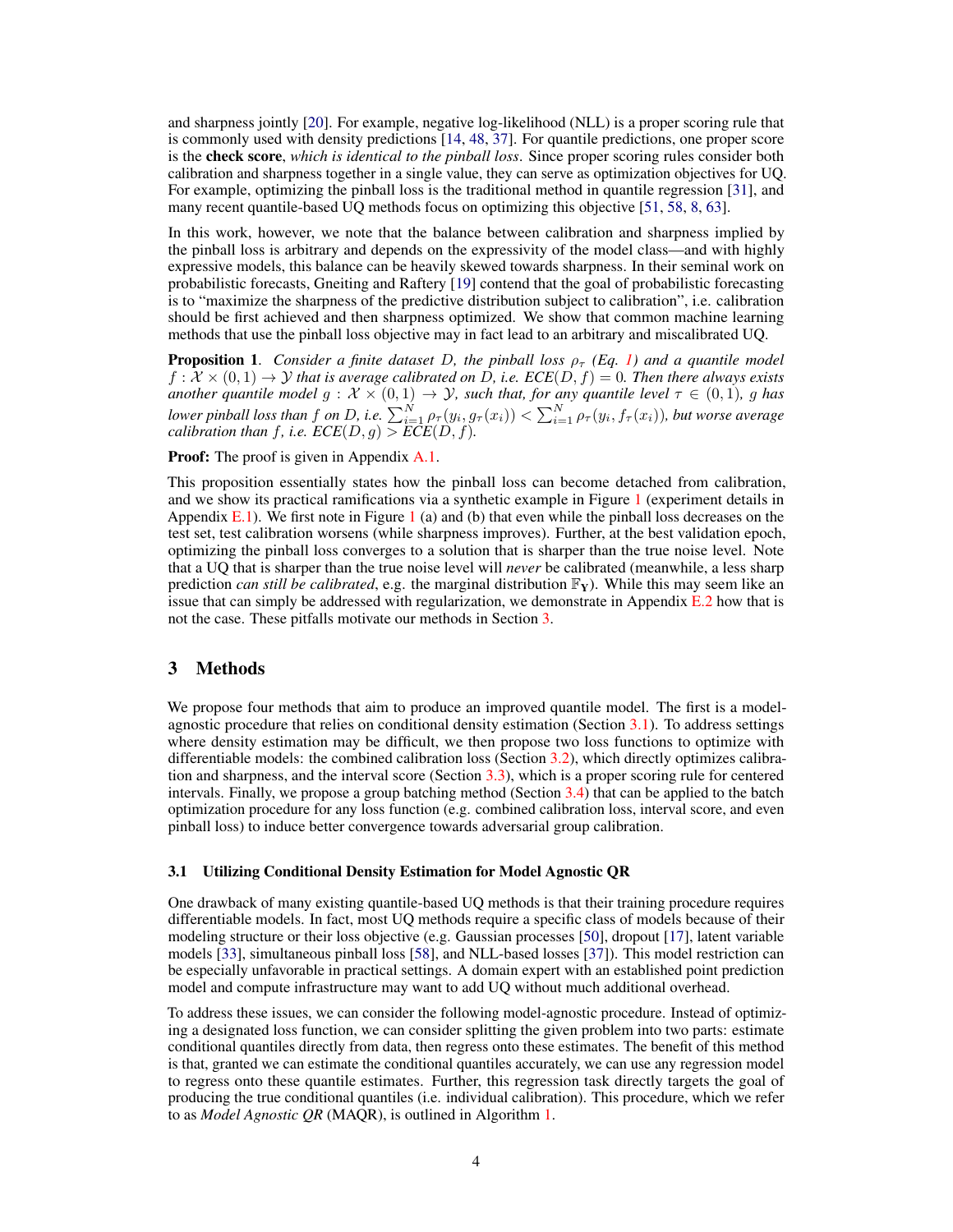#### Algorithm 1 MAQR

- <span id="page-4-1"></span>1: **Input:** Train data  $\{x_i, y_i\}_{i=1}^N$ , trained regression model  $f(x)$
- 2: Calculate residuals  $\epsilon_i = y_i \hat{f}(x_i), i \in$ [N], and denote the residual dataset  $R =$  ${x_i, \epsilon_i}_{i=1}^N$
- 3: Initialize  $\bar{D} \leftarrow \varnothing$
- 4: for  $i = 1$  to  $N$  do
- 5:  $D_i \leftarrow \text{CONDQUANTILESESTIMA}$ TORS $(R, i)$  (Algorithm 2) 6:  $D \leftarrow D \cup D_i$
- 7: end for
- 8: Use D to fit a regression model  $\hat{g}$  $\hat{g}:(x,p)\mapsto \epsilon$ 9: **Output:**  $\hat{f} + \hat{g}$



- <span id="page-4-2"></span>1: **Input:** Dataset  $\{x_i, \epsilon_i\}_{i=1}^N$ , point index  $k \in$ [N]
- 2:  $E_{k,d_N} \leftarrow \{\epsilon_i : dist(x_k, x_i) \leq d_N, i \in$  $[N]\}$
- 3: Construct an empirical CDF with  $E_{k,d_N}$  to produce  $\mathbb{P}_{\mathbf{E}|x_k} : \epsilon \mapsto p \in [0,1]$
- 4: Initialize  $D \leftarrow \emptyset$
- 5: for each  $\epsilon_j$  in  $E_{k,d_N}$  do
- 6:  $\hat{p}_{k,j} \leftarrow \hat{\mathbb{F}}_{\mathbf{E}|x_k}(\epsilon_j)$
- 7:  $D \leftarrow D \cup \{x_k, \hat{p}_{k,j}, \epsilon_j\}$
- 8: end for
- 9: Output: D

MAQR is based on the key assumption that nearby points in  $X$  will have similar conditional distributions, i.e. if  $x_j \approx x_k$  then  $\mathbb{F}_{Y|x_j} \approx \mathbb{F}_{Y|x_k}$ . Given this smoothness assumption, we can group neighboring points to estimate the conditional density at each locality over  $X$ , with locality determined by the hyperparameter  $d_N$  (Algorithm [2,](#page-4-2) line 2). We then construct an empirical CDF with the group of neighboring points, and conditional quantile estimates are produced with this empirical CDF. These estimates are collected into  $D$  (Algorithm [1,](#page-4-1) line 6), which is ultimately used as the training set for the quantile model  $\hat{g}$ .

In practice, we perform these steps with *residuals*, by first estimating a mean function  $f$  (Algorithm [1,](#page-4-1) line 1). This practical choice stems from existing works in conditional density estimation, which suggests that having 0 conditional mean in the data provides benefits in terms of lower asymptotic mean squared error in the conditional density predictions [\[26\]](#page-11-15). Further, this demonstrates how MAQR can be readily applied in the application setting where an accurate point prediction model often already exist.

Algorithm [1](#page-4-1) is a specific implementation of a more general model-agnostic algorithm, in which we directly estimate conditional quantiles from the data with tools from conditional density estimation. We note that using KDEs for conditional density estimation is a well studied problem with theoretical guarantees [\[25,](#page-11-16) [26,](#page-11-15) [57\]](#page-13-6). In the case the distance in  $\mathcal X$  is measured using a uniform kernel with mild assumptions on the bandwidth, Algorithm [1](#page-4-1) falls under the guarantees stated by Stute et al. [\[57\]](#page-13-6).

**Theorem 1** [\[57\]](#page-13-6). *Assume*  $\mathcal{Y} \subset \mathbb{R}$ ,  $\mathcal{X} \subset \mathbb{R}^n$ ,  $dist(x_i, x_j) := |x_i - x_j|_{\infty}$ , and that  $\mathbb{F}_{\mathbf{E}|x}$  is constructed *using the procedure given in line 5 of Algorithm [1](#page-4-1) (i.e.*  $x_i = x$ ). Further assume that, as  $N \to \infty$ ,  $d_N \to 0$  and that  $\sum_{N\geq 1}^N \exp(-\rho N d_N^n) < \infty$ ,  $\forall \rho > 0$ . Then, as  $N \to \infty$ , for almost all  $x \in \mathcal{X}$ ,  $\sup_{\epsilon} [\hat{\mathbb{F}}_{\mathbf{E}|x}(\epsilon) - \mathbb{F}_{\mathbf{E}|x}(\epsilon)] \to 0$  with probability 1.

This theorem states that in the limit of data, for almost all  $x \in \mathcal{X}$ , the CDF estimate  $\mathbb{F}_{E|x}$  will converge uniformly to the true CDF  $\mathbb{F}_{\mathbf{E}|x}$  with probability 1. The dataset, D, will therefore be populated with good estimates of the conditional quantile and quantile level pair for  $x$ . In Appendix B, we state the general form of Algorithm [1](#page-4-1) and also demonstrate how the algorithm is model agnostic. Through our experiments in Section [4,](#page-7-0) we will show empirically that utilizing these density estimates sidesteps the issues inherent to the pinball loss and produces much higher quality quantile predictions.

#### <span id="page-4-0"></span>3.2 Explicitly balancing calibration and sharpness with the combined calibration loss

While MAQR can produce strong results, its performance can suffer in high-dimensional settings, where nonparametric conditional density estimation methods falter. Neural networks (NNs) have shown good performance in high dimensional settings, given their high capacity to approximate complex functions and recent advances in fast gradient-based optimization. We therefore propose a loss-based approach to estimating conditional quantiles for NNs and other differentiable models.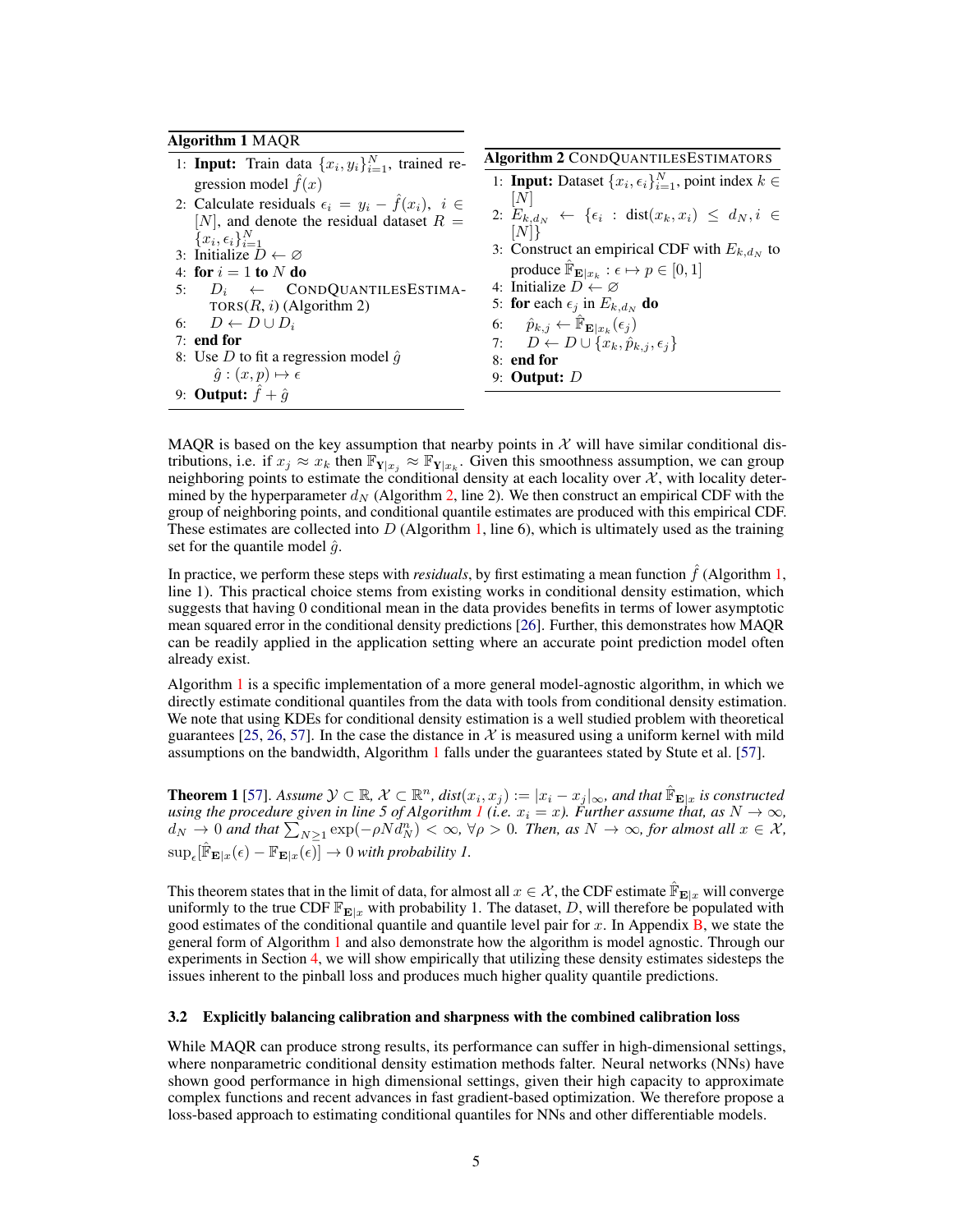Drawing motivation from the *arbitrary* balance between calibration and sharpness that pinball loss *implicitly* provides, we propose objectives separately for calibration and sharpness, Then, we combine the two objectives into a single loss function that provides an explicit balance between calibration and sharpness that can be chosen by the end user.

We first consider calibration of a quantile prediction,  $\hat{\mathbb{Q}}_p \in \mathcal{Y}$  for quantile level  $p \in (0, 1)$ . Here, we omit conditioning on  $x$  for clarity. For this prediction to be average calibrated, exactly a  $p$  proportion of the true density should lie below  $\hat{\mathbb{Q}}_p$ , i.e.  $p_{avg}^{obs} = P(Y \le \hat{\mathbb{Q}}_p) = p$ . While calibration (e.g. |p obs *avg* − p|) is a non-differentiable objective, by inducing a truncated distribution based on the current level of calibration, we can construct the following calibration objective, which is minimized if and only if the prediction is average calibrated:

$$
\mathcal{C}(\hat{\mathbb{Q}}_p, p) = \mathbb{I}\{\hat{p}_p < p\} * \mathbb{E}[Y - \hat{\mathbb{Q}}_p | Y > \hat{\mathbb{Q}}_p] * P(Y > \hat{\mathbb{Q}}_p) \\
+ \mathbb{I}\{\hat{p}_p > p\} * \mathbb{E}[\hat{\mathbb{Q}}_p - Y | \hat{\mathbb{Q}}_p > Y] * P(\hat{\mathbb{Q}}_p > Y), \text{where } \hat{p}_p = P(Y \le \hat{\mathbb{Q}}_p).
$$
\n
$$
(5)
$$

The empirical calibration objective,  $\mathcal{C}(D, \hat{\mathbb{Q}}_p, p)$ , is then defined as follows:

$$
\mathcal{C}(D, \hat{\mathbb{Q}}, p) = \mathbb{I}\{\hat{p}_{avg}^{obs} < p\} * \frac{1}{N} \sum_{i=1}^{N} \left[ (y_i - \hat{\mathbb{Q}}_p(x_i)) \mathbb{I}\{y_i > \hat{\mathbb{Q}}_p(x_i)\} \right] + \mathbb{I}\{\hat{p}_{avg}^{obs} > p\} * \frac{1}{N} \sum_{i=1}^{N} \left[ (\hat{\mathbb{Q}}_p(x_i) - y_i) \mathbb{I}\{\hat{\mathbb{Q}}_p(x_i) > y_i\} \right]. \tag{6}
$$

*Note 1: Intuition of the calibration objective.* For any given p, consider the case when the quantile estimate  $\hat{\mathbb{Q}}_p$  is below the true  $p^{\text{th}}$  quantile  $\mathbb{Q}_p$ . Since  $\hat{\mathbb{Q}}_p < \mathbb{Q}_p \implies \hat{p}_p < p$ , this implies that too much data density lies above  $\hat{\mathbb{Q}}_p$ . In this case,  $\mathcal{C}(\hat{\mathbb{Q}}_p, p)$  reduces to  $\mathbb{E}[Y - \hat{\mathbb{Q}}_p]Y > \hat{\mathbb{Q}}_p] * P(Y > \hat{\mathbb{Q}}_p)$ .  $\hat{\mathbb{Q}}_p$  is pulled higher with the expectation of the truncated distribution that places  $\hat{\mathbb{Q}}_p$  at the lower bound of the support. In the opposite case, when  $\hat{\mathbb{Q}}_p > \mathbb{Q}_p$ ,  $\hat{\mathbb{Q}}_p$  is pulled lower by the same logic.

*Note 2: Is the proposed calibration objective a proper scoring rule?* Strictly speaking, the calibration objective is a non-decomposable function, hence deviates from the standard convention of proper scoring rules [\[19\]](#page-11-13), which can be "decomposed" into scores for individual examples  $(x_i, y_i)$ . This simply arises from the fact that measuring average calibration (i.e.  $\hat{p}_{avg}^{obs}$ ) is non-decomposable. Proper scoring rules are defined such that an optimum of the *expected score* (or *risk*, if we consider the score as a *loss function*) occurs at the true distribution quantity. While an example level *loss* or *score* does not exist due to non-decomposability, we can still show the (expectation-level) score (i.e.  $\mathcal{C}(\hat{\mathbb{Q}}_p, p)$ ) is minimized by the true distribution and hence enjoys the optimum property of proper scoring rules.

**Proposition 2.** For any quantile level  $p \in (0,1)$ , the true quantile function  $\mathbb{Q}_p$  minimizes the  $c$ alibration objective,  $\mathcal{C}(\hat{\mathbb{Q}}_p, p)$ . Further, on a finite dataset  $D$ , the empirical calibration objective,  $\mathcal{C}(D,\hat{\mathbb{Q}}_p,p)$ , is minimized by an average calibrated solution on D, i.e. when  $\hat{p}_{avg}^{obs}(D,p)=p$ .

**Proof:** The proof is given in Appendix A.2.

*Note 3: Non-zero gradients for miscalibrated predictions*  $\hat{\mathbb{Q}}_p$ . We can further show that for a miscalibrated quantile prediction, the gradients of C are always non-zero. When  $\hat{p}_p < p$ ,  $\partial C(\hat{Q}_p, p)/\partial \hat{Q}_p$  $=-P(Y > \hat{Q}_p) < 0$ . Thus increasing  $\hat{Q}_p$  decreases the objective C. Similarly, when  $\hat{p}_p > p$ ,  $\partial C(\hat{\mathbb{Q}}_p, p)/\partial \hat{\mathbb{Q}}_p = P(Y < \hat{\mathbb{Q}}_p) > 0$ , and an analogous argument follows (proof in Appendix A.3). As discussed in Section [2.2,](#page-1-2) average calibration by itself is not a sufficient condition for meaningful UQ, hence we also desire *sharp* quantile models, with more-concentrated (less dispersed) distributions. We can induce this property in quantile predictions by predicting the  $(1-p)^{\text{th}}$  quantile  $\hat{\mathbb{Q}}_{1-p}(x_i)$ alongside each prediction  $\hat{\mathbb{Q}}_p(x_i)$  and penalizing the width between the quantile predictions:

$$
\mathcal{P}(\hat{\mathbb{Q}}_p, p) = \mathbb{E}\left[\left|\hat{\mathbb{Q}}_p - \hat{\mathbb{Q}}_{1-p}\right|\right].\tag{7}
$$

The empirical sharpness objective,  $\mathcal{P}(D,\hat{\mathbb{Q}}_p,p)$ , is then defined as follows:

$$
\mathcal{P}(D,\hat{\mathbb{Q}},p) = \frac{1}{N} \sum_{i=1}^{N} \begin{cases} \hat{\mathbb{Q}}_{1-p}(x_i) - \hat{\mathbb{Q}}_p(x_i) & (p \le 0.5) \\ \hat{\mathbb{Q}}_p(x_i) - \hat{\mathbb{Q}}_{1-p}(x_i) & (p > 0.5). \end{cases}
$$
(8)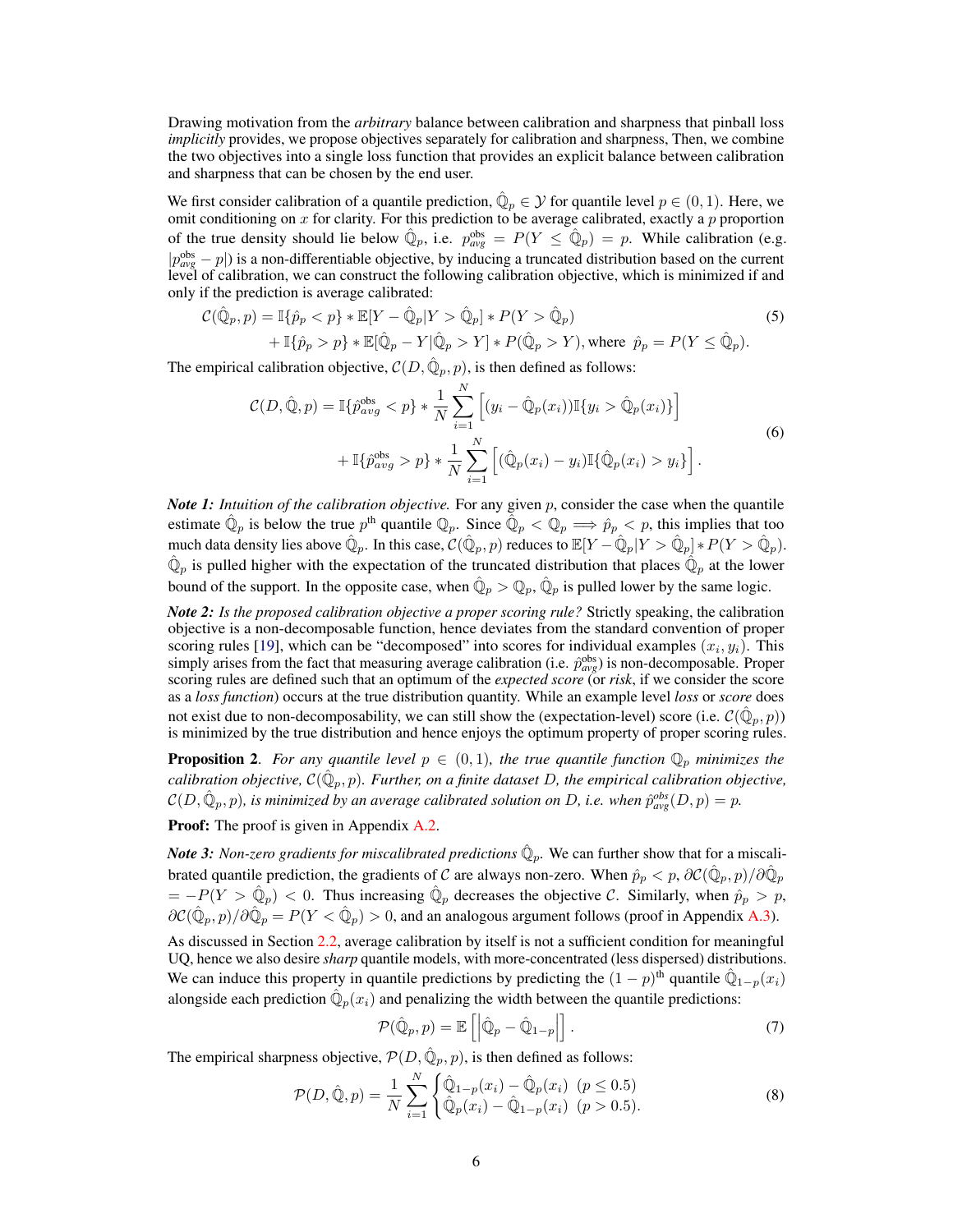It is important to note that the true underlying distribution will not have 0 sharpness if there is significant noise, and sharpness should be optimized subject to calibration. Therefore, we should only penalize sharpness when the data suggests our quantiles are too dispersed, i.e. when  $\left| p_{avg}^{obs}(p) - p_{avg}^{obs}(1-p) \right|$ , the *observed coverage* between the pair of quantiles  $\hat{\mathbb{Q}}_p(x_i)$  and  $\hat{\mathbb{Q}}_{1-p}(x_i)$ , is greater than  $|2p - 1|$ , the *expected coverage*.

Combining the calibration and sharpness terms, we have the combined calibration loss

<span id="page-6-2"></span>
$$
\mathcal{L}(D,\hat{\mathbb{Q}}_p,p) = (1-\lambda)\mathcal{C}(D,\hat{\mathbb{Q}}_p,p) + \lambda \mathcal{P}(D,\hat{\mathbb{Q}}_p,p). \tag{9}
$$

The hyperparameter  $\lambda \in [0, 1]$  sets the explicit balance between calibration and sharpness. Note that setting  $\lambda = 0$  may not always be desirable, since optimizing  $\mathcal{C}(D, \hat{\mathbb{Q}}_p, p)$  alone may converge to quantiles of the marginal distribution,  $\mathbb{F}_Y$ . Further, in certain downstream applications that utilize UQ, a sharper prediction, even at the cost of worse calibration, may result in higher utility, and  $\lambda$ can be tuned according to the utility function of the application. In our experiments, we tune  $\lambda$  by cross-validating with adversarial group calibration as it is the strictest notion of calibration that can be estimated with a finite dataset. Since we learn a quantile model that outputs the conditional quantile estimates for all probabilities, our training objective is  $\mathbb{E}_{p\sim \text{Unif}(0,1)} \mathcal{L}(D,\hat{\mathbb{Q}}_p, p)$ .

#### <span id="page-6-0"></span>3.3 Encouraging calibration of centered intervals with the interval score

The combined calibration loss (Eq. [9\)](#page-6-2) optimizes average calibration, which targets observed probabilities below a quantile. In many applications, however, we may desire a centered prediction interval (PI) which requires a pair of quantile predictions. A centered 95% PI, for example, is a pair of quantile predictions at quantile levels 0.025 and 0.975. Hence, for the average calibration of the p<sup>th</sup> centered *interval*, we want  $\left[ \hat{p}_{avg}^{\text{obs}}(0.5 + \frac{p}{2}) - \hat{p}_{avg}^{\text{obs}}(0.5 - \frac{p}{2}) \right]$  (the PI's observed probability, a.k.a. prediction interval coverage probability (PICP)  $[58, 28, 49]$  $[58, 28, 49]$  $[58, 28, 49]$  $[58, 28, 49]$  $[58, 28, 49]$  to be equal to the expected probability p. While we can modify the objective in Eq. [9](#page-6-2) to adhere to this altered goal, here we propose simultaneously optimizing the **interval score** (or Winkler score) [\[19,](#page-11-13) [62\]](#page-13-7) for all expected probabilities  $p \in (0, 1)$ , and bring to light a proper scoring rule that has largely been neglected for the purpose of *learning quantiles*. While some previous works utilize the interval score to *evaluate* interval predictions [\[7,](#page-10-8) [4,](#page-10-9) [1,](#page-10-10) [40\]](#page-12-13), to the best of our knowledge, no previous work has focused on simultaneously optimizing it and shown a thorough experimental evaluation as we provide in Section [4.](#page-7-0)

For a point  $(x, y)$ , if we denote a  $(1 - \alpha)$  centered PI as  $\hat{l}$ ,  $\hat{u}$ , i.e.  $\hat{l} = \hat{\mathbb{Q}}_{\frac{\alpha}{2}}(x)$  and  $\hat{u} = \hat{\mathbb{Q}}_{1-\frac{\alpha}{2}}(x)$ , the interval score is defined as  $S_{\alpha}(\hat{l}, \hat{u}; y) = (\hat{u} - \hat{l}) + \frac{2}{\alpha}(\hat{l} - y)\mathbb{I}\{y < \hat{l}\} + \frac{2}{\alpha}(y - \hat{u})\mathbb{I}\{y > \hat{u}\}$ . We show in Appendix A.4 that the minimum of the expectation of the interval score is attained at the true conditional quantiles,  $\hat{l} = \mathbb{Q}_{\frac{\alpha}{2}}(\cdot), \hat{u} = \mathbb{Q}_{1-\frac{\alpha}{2}}(\cdot)$ . We train our quantile model for all centered intervals (and hence all quantile levels) simultaneously by setting our loss as  $\mathbb{E}_{\alpha \sim \text{Unif}(0,1)} S_{\alpha}$ .

#### <span id="page-6-1"></span>3.4 Inducing adversarial group calibration with group batching

The calibration loss (Section [3.2\)](#page-4-0) and the interval score (Section [3.3\)](#page-6-0) optimize for the *average* calibration of quantiles and centered intervals, respectively. To get closer to individual calibration, one condition we can additionally require is *adversarial group calibration*. Since adversarial group calibration requires average calibration over any subset of non-zero measure over the domain, this is not fully observable with finite datasets D for all subset sizes. However, for any subset in D with enough datapoints, we can still estimate average calibration over the subset. Hence, we can apply our optimization objectives onto appropriately large subsets to induce adversarial group calibration.

In practice, this involves constructing subsets within the domain and taking gradient steps based on the loss over each subset. In naive implementations of stochastic gradient descent, a random batch is drawn *uniformly* from the training dataset D, and a gradient step is taken according to the loss over this batch. This is also the case in *SQR* [\[58\]](#page-13-3). The uniform draw of the batch will tend to preserve  $\mathbb{F}_X$  (the marginal distribution of X), hence optimizing average calibration over this batch will only induce average calibration of the model.

Instead, deliberately grouping the datapoints based on input features, and then batching and taking gradient steps based on these batches, induces better adversarial group calibration. We find in our experiments that adversarial group calibration improves significantly with simple implementations of group batching, and in Section [4.2,](#page-9-0) we show through an ablation study that group batching can improve average calibration and adversarial group calibration of *SQR* as well.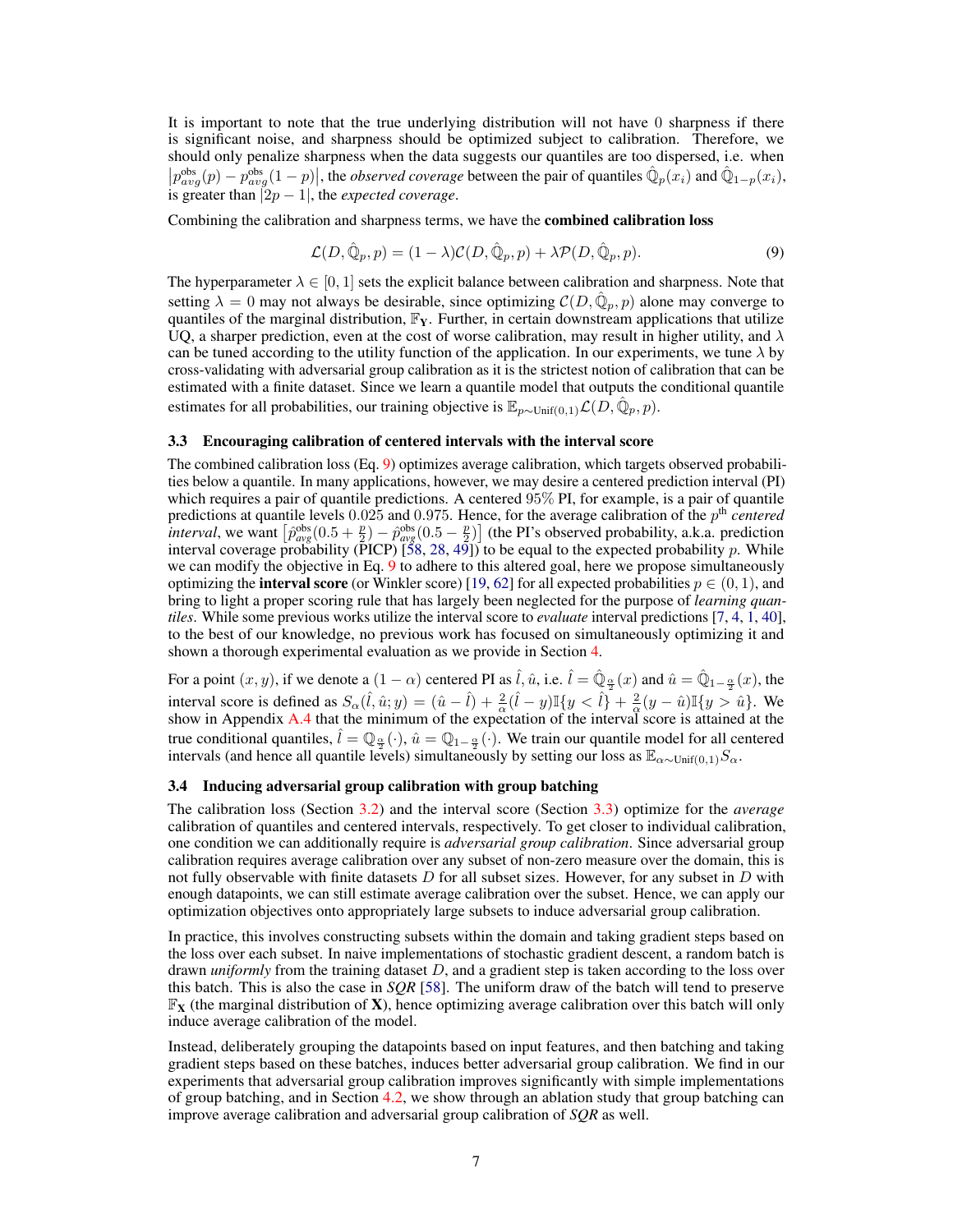

<span id="page-7-1"></span>Figure 2: UCI Experiments. (Top Table): Average calibration (measured by ECE) and sharpness in parentheses. The best mean ECE for each dataset has been bolded and the best mean sharpness has been underlined (all values multiplied by 100 for readability). (**Bottom Figure**): Adversarial group calibration for the first 5 UCI datasets (full set of results in Appendix D.1). Group size refers to proportion of test dataset size.



<span id="page-7-2"></span>Figure 3: **Fusion Experiments. (Top Table):** Average calibration (measured by ECE) and sharpness in parentheses. The best mean ECE for each dataset has been bolded and the best mean sharpness has been underlined (all values multiplied by 100 for readability). (Bottom Figure): Adversarial group calibration for the first 5 fusion datasets (full set of results in Appendix D.2). Group size refers to proportion of test dataset size.

To summarize, the main idea we introduce here with group batching is that, only taking uniform batches from the training set (thus only drawing batches which preserve  $\mathbb{F}_{\mathbf{X}}$ ) can be detrimental when optimizing for calibration. Thus, additionally drawing batches based on deliberate groupings within the training set (thus, batches which do not preserve  $\mathbb{F}_X$ ) can help to induce a stronger notion of calibration (i.e. adversarial group calibration) in the model than average calibration. This concept is quite general and allows for variations in implementations when constructing the groups. In Appendix C.3 we provide details on how we implemented group batching for our experiments and ablation study.

# <span id="page-7-0"></span>4 Experiments

We demonstrate the performances of our proposed methods on the standard 8 UCI datasets [\[2\]](#page-10-11), and on a real-world problem in nuclear fusion. To assess the predictions, we use all metrics from Section [2.2](#page-1-2) that can be estimated with a finite test dataset: 1) average calibration vs sharpness, 2) adversarial group calibration, 3) centered interval calibration, 4) check score, and 5) interval score. The results for the first two of these metrics are displayed in the main body of the paper, and the results for the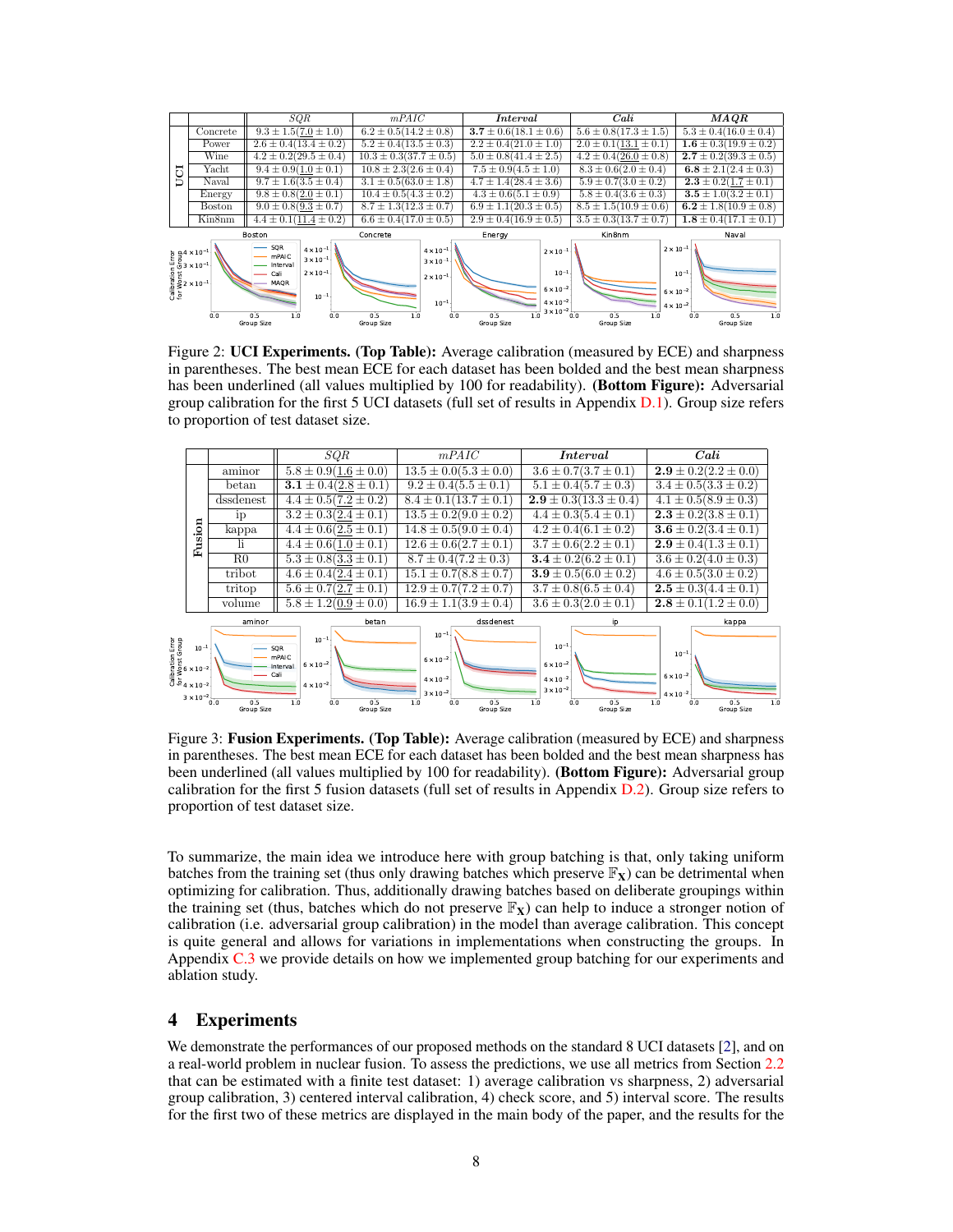|               | Cali                        |                             | SQR                         |                             |
|---------------|-----------------------------|-----------------------------|-----------------------------|-----------------------------|
|               | Random Batch                | Group Batch                 | Random Batch                | Group Batch                 |
| <b>Boston</b> | $9.7 \pm 1.3(10.2 \pm 0.7)$ | $8.5 \pm 1.5(10.9 \pm 0.6)$ | $10.9 \pm 1.0(8.8 \pm 1.1)$ | $9.8 \pm 1.2(9.5 \pm 0.9)$  |
| Concrete      | $6.6 \pm 0.9(17.6 \pm 2.3)$ | $5.6 \pm 0.8(17.3 \pm 1.5)$ | $9.8 \pm 1.3(7.0 \pm 0.6)$  | $7.1 \pm 0.9(8.5 \pm 0.6)$  |
| Energy        | $9.2 \pm 0.3(2.8 \pm 0.1)$  | $5.8 \pm 0.4(3.6 \pm 0.3)$  | $10.2 \pm 0.8(1.8 \pm 0.1)$ | $6.9 \pm 1.1(2.4 \pm 0.2)$  |
| Kin8nm        | $3.4 \pm 0.3(13.7 \pm 0.4)$ | $3.5 \pm 0.3(13.7 \pm 0.7)$ | $4.7 \pm 0.3(11.1 \pm 0.1)$ | $3.9 \pm 0.4(11.3 \pm 0.2)$ |
| Wine          | $4.4 \pm 0.5(25.6 \pm 0.8)$ | $4.2 \pm 0.4(26.0 \pm 0.8)$ | $4.5 \pm 0.4(29.7 \pm 0.5)$ | $4.0 \pm 0.4(28.5 \pm 0.8)$ |
| Yacht         | $11.1 \pm 1.8(1.8 \pm 0.1)$ | $8.3 \pm 0.6(2.0 \pm 0.4)$  | $9.0 \pm 0.9(0.9 \pm 0.1)$  | $8.9 \pm 0.9(2.3 \pm 0.2)$  |
| Power         | $1.7 \pm 0.2(14.2 \pm 0.3)$ | $2.0 \pm 0.1(13.1 \pm 0.1)$ | $2.5 \pm 0.3(14.0 \pm 0.5)$ | $2.9 \pm 0.5(13.6 \pm 0.8)$ |
| Naval         | $2.8 \pm 0.2(12.1 \pm 3.1)$ | $2.4 \pm 0.3(50.6 \pm 8.6)$ | $8.6 \pm 1.6(3.6 \pm 0.1)$  | $5.3 \pm 0.8(6.0 \pm 0.5)$  |

<span id="page-8-0"></span>Figure 4: Group Batching Ablation: Average Calibration and Sharpness. The table shows mean ECE and sharpness (in parentheses) and their standard error with and without group batching. The best mean ECE for each dataset has been bolded and the best mean sharpness has been underlined for *Cali* and *SQR* separately. All values have been multiplied by 100 for readability.

other three metrics are shown in Appendix  $D$  due to space restrictions. We describe how each of these evaluation metrics are calculated in Appendix C.4.

We provide comparisons against current state-of-the-art UQ methods for which computing the above metrics is tractable. *SQR* [\[58\]](#page-13-3) is an NN model that optimizes the pinball loss for a batch of random quantile levels *p* ∼ Unif(0, 1). *mPAIC* [\[65\]](#page-13-2) is an extension of probabilistic neural networks [\[37,](#page-11-1) [47\]](#page-12-14) that optimizes a combination of the standard Gaussian NLL and a loss that induces individual calibration. While additional quantile and PI based UQ methods exist, they are mostly designed to output a single quantile level or interval coverage level, which makes measuring calibration extremely expensive (training up to 100 models separately). For these methods, we provide a comparison on a simplified task of predicting the  $95\%$  PI in Appendix E.3. Lastly, we could also consider the recalibration algorithm of Kuleshov et al. [\[35\]](#page-11-8), which is not a standalone UQ method, but a post-hoc refinement step that can be applied on top of other methods. We discuss recalibration results in Appendix E.4. All results report the mean and error across 5 trials. Error bars and shaded bands in plots indicate  $\pm 1$  standard error.

#### 4.1 UCI and Fusion Experiments

UCI datasets: We evaluate 5 methods on the 8 UCI benchmark datasets: three proposed algorithms— *MAQR*, *Cali* (combined calibration loss), and *Interval* (interval score)—and 2 alternative algorithms— *SQR* and *mPAIC*. Appendix C.1 includes more details on the experiment setup and hyperparameters.

Fusion datasets: We further evaluate the methods on a high-dimensional task from nuclear fusion: quantifying uncertainty in plasma dynamics. Recently, there has been increasing interest in applying machine learning to prediction and control tasks in the area of nuclear fusion [\[11,](#page-10-12) [9,](#page-10-13) [43\]](#page-12-15). The plasma data in this paper was recorded from the DIII-D tokamak, a nuclear fusion device operated by General Atomics [\[39\]](#page-12-16). Plasma dynamics during fusion reactions are highly stochastic and running live fusion experiments is costly. Hence, practitioners use this dataset to learn a dynamics model of the system for various purposes, such as controller learning to optimize reaction efficiency and stability [\[16,](#page-10-14) [5,](#page-10-15) [6\]](#page-10-16). There are 10 scalar target signals to model in this dataset (full list in Appendix C.2), each describing a particular aspect of the current state of plasma. For each signal, the input features are 468 dimensional. We do not apply *MAQR* on this dataset because of the high computational costs and statistical challenge associated with nonparametric density estimation in high dimensions. Appendix C.2 provides more details on the dataset, experiment setup, and hyperparameters.

Analysis of Results: Figure [2](#page-7-1) displays average calibration-sharpness for all 8 UCI datasets and adversarial group calibration for the first 5 UCI datasets (alphabetical order). *MAQR* produces the best average calibrated models on 7 of the 8 UCI datasets, and adversarial group calibration also indicates that *MAQR* tends to achieve the lowest calibration error across *any* random subgroup of *any* size with more than one point (6 out of 8 datasets). Excluding *MAQR*, *Interval* and *Cali* achieve competitive average calibration and adversarial group calibration on 7 out of 8 UCI datasets. Notably, *SQR* tends to produce the sharpest predictions across all datasets (often at the cost of worse calibration), which is not surprising following the discussion in Section [2.2.](#page-1-2) Lastly, we also note that *Interval* and *Cali* tend to be less brittle compared to *SQR* and *mPAIC*, which incur major failures in some cases (e.g. *mPAIC* in Kin8nm, *SQR* in Naval).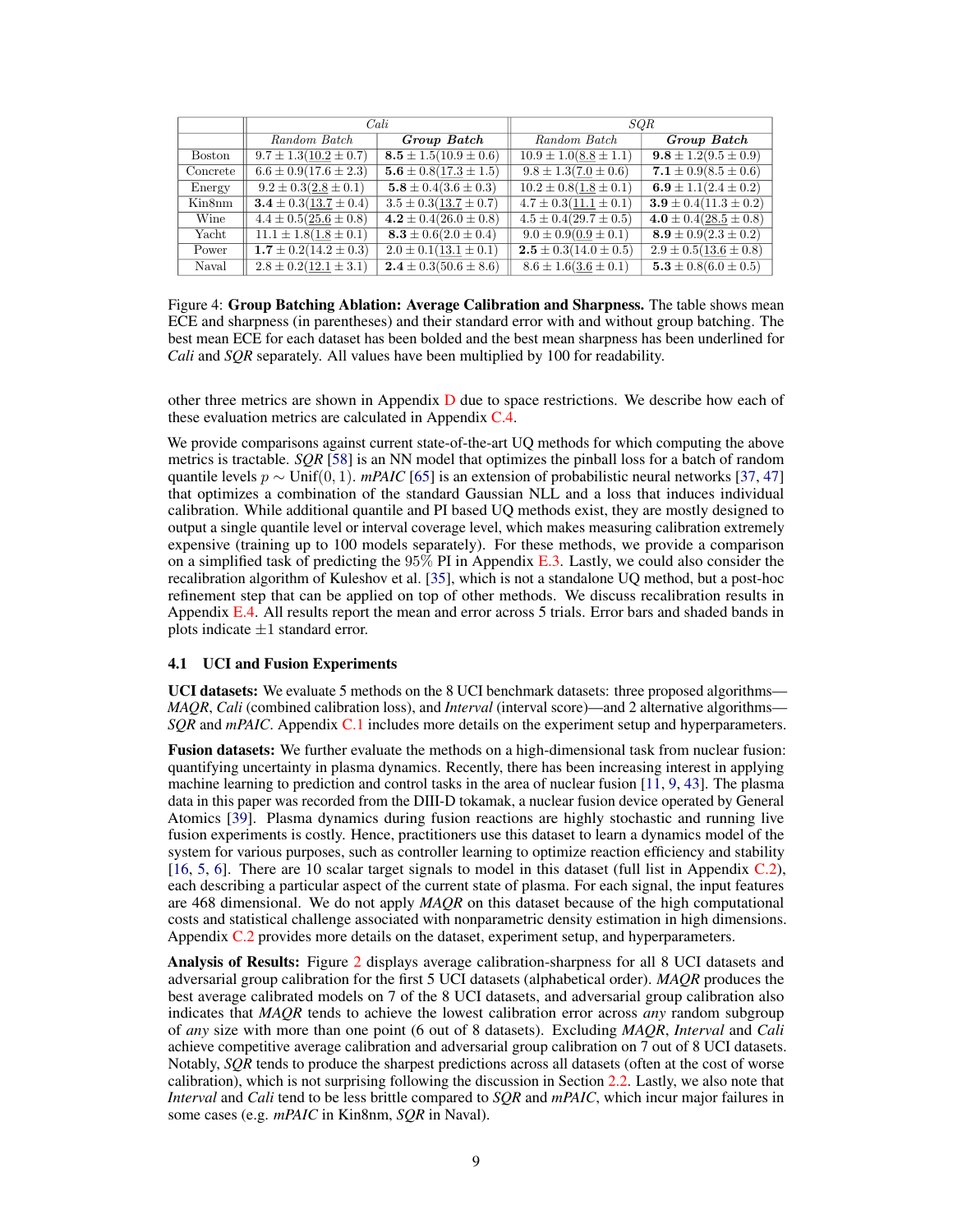The fusion experiment results display a similar pattern (Figure [3\)](#page-7-2). *Interval* and *Cali* achieve competitive average calibration and adversarial group calibration on 9 out of 10 fusion datasets, and *SQR* produces the sharpest UQ at the cost worse average and adversarial group calibration (except on betan). We also observe that *mPAIC* performs the poorest on the fusion datasets, with least calibrated and least sharp predictions. It is generally known that plasma dynamics display complex stochasticity [\[16,](#page-10-14) [34\]](#page-11-18), and hence we suspect *mPAIC*'s performance degrades significantly because it assumes a Gaussian output and is trained according to the Gaussian likelihood.

Only a subset of the plots and metrics are shown in the main paper due to space restrictions. Readers are encouraged to see the full set of results in Appendix  $D$ , but we summarize the main findings here. The check score, interval score, and centered interval calibration in the tables in Appendix D.1 also rank *MAQR*'s prediction as best on the UCI datasets. This is surprising since *SQR* and *Interval* train NNs of the same capacity to *explicitly minimize* the check and interval scores, respectively. This indicates the distribution predicted by *MAQR* is fundamentally different as it utilizes direct estimates of the conditional distribution, while the other methods all optimize a specific loss function. The centered interval calibration metric on the fusion datasets (Appendix D.2) indicates that *Cali* and *Interval* both produce competitive centered PI's (9 out of 10 fusion datasets), suggesting that both methods have generally estimated the conditional quantiles better than the alternative algorithms.

## <span id="page-9-0"></span>4.2 Ablation Study: Effect of Group Batching

We provide an ablation study on the effect of group batching (experiment details in Appendix F.1). Figure [4](#page-8-0) displays how group batching affects average calibration-sharpness of *Cali* and *SQR* on all 8 UCI datasets. Average calibration improved on 6 out of 8 datasets for *Cali*, and on 7 out of 8 datasets on *SQR*. While sharpness tends to worsen with group batching, it's important to note that less sharp (i.e. more dispersed) predictions *are* desirable if there is high noise in the true data distribution. In Appendix F.2, we show that group batching also improves adversarial group calibration, suggesting that the underlying data distribution truly does have high noise. This study indicates that deliberately taking batches during training that do not follow  $\mathbb{F}_{\mathbf{X}}$  can improve UQ performance.

# 5 Discussion

In this paper, we have proposed four methods to improve quantile estimates for calibrated uncertainty quantification in regression. We assert that the pinball loss may not be an adequate objective to optimize in order to achieve calibration, and that our proposed methods provide better means of learning calibrated conditional quantiles. We have also extended the scope of regression models on which quantile-based UQ can be applied by developing a model-agnostic method. This can be of practical interest to users that have specific training infrastructure or preexisting regression procedures, since these procedures can be leveraged to quantify uncertainty without much additional overhead.

By providing an extensive evaluation with a suite of metrics, we also aim to show that there is not one single metric that captures full information about the performance of a UQ procedure. Rather, a holistic review of multiple types of metrics sheds light on different aspects of performance. This point has motivated us to additionally develop and make publicly available *[Uncertainty Toolbox](https://github.com/uncertainty-toolbox/uncertainty-toolbox)* [\[12\]](#page-10-17), a Python library for evaluation, visualization and recalibration of predictive uncertainty, which includes the full suite of metrics discussed in this work.

In certain applications, users may also be concerned with modeling epistemic uncertainty. This is somewhat orthogonal to the goals of this paper; nevertheless, we provide a discussion on how bootstrapped ensembles of our methods can incorporate epistemic uncertainty in Appendix G.

### Acknowledgments

This work was funded in part by DOE grant number DE-SC0021414 and DE-AC02-76SF00515.

Willie Neiswanger was supported in part by NSF (#1651565), ONR (N000141912145), AFOSR (FA95501910024), ARO (W911NF-21-1-0125), DOE (DE-AC02-76SF00515) and Sloan Fellowship.

Ian Char was also supported by NSF grant DGE1745016. Any opinions, findings, and conclusions or recommendations expressed in this material are those of the author(s) and do not necessarily reflect the views of the National Science Foundation.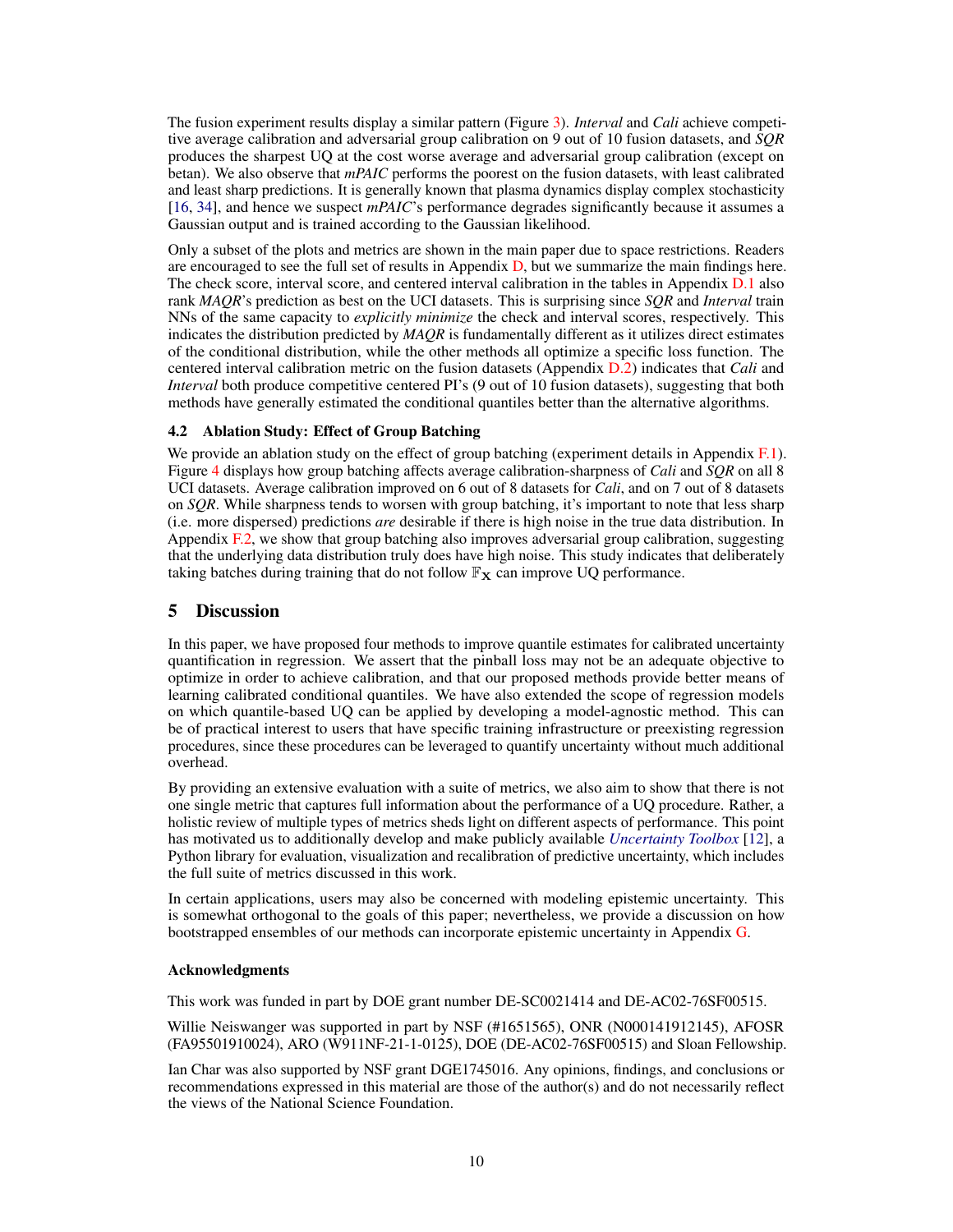## References

- <span id="page-10-10"></span>[1] Ross Askanazi, Francis X Diebold, Frank Schorfheide, and Minchul Shin. On the comparison of interval forecasts. *Journal of Time Series Analysis*, 39(6):953–965, 2018.
- <span id="page-10-11"></span>[2] Arthur Asuncion and David Newman. Uci machine learning repository, 2007.
- <span id="page-10-3"></span>[3] Charles Blundell, Julien Cornebise, Koray Kavukcuoglu, and Daan Wierstra. Weight uncertainty in neural networks. *arXiv preprint arXiv:1505.05424*, 2015.
- <span id="page-10-9"></span>[4] VE Bowman, DS Silk, U Dalrymple, and DC Woods. Uncertainty quantification for epidemiological forecasts of covid-19 through combinations of model predictions. *arXiv preprint arXiv:2006.10714*, 2020.
- <span id="page-10-15"></span>[5] MD Boyer, KG Erickson, BA Grierson, DC Pace, JT Scoville, J Rauch, BJ Crowley, JR Ferron, SR Haskey, DA Humphreys, et al. Feedback control of stored energy and rotation with variable beam energy and perveance on diii-d. *Nuclear Fusion*, 59(7):076004, 2019.
- <span id="page-10-16"></span>[6] MD Boyer, S Kaye, and K Erickson. Real-time capable modeling of neutral beam injection on nstx-u using neural networks. *Nuclear Fusion*, 59(5):056008, 2019.
- <span id="page-10-8"></span>[7] Johannes Bracher, Evan L Ray, Tilmann Gneiting, and Nicholas G Reich. Evaluating epidemic forecasts in an interval format. *PLoS computational biology*, 17(2):e1008618, 2021.
- <span id="page-10-6"></span>[8] Alex J Cannon. Non-crossing nonlinear regression quantiles by monotone composite quantile regression neural network, with application to rainfall extremes. *Stochastic environmental research and risk assessment*, 32(11):3207–3225, 2018.
- <span id="page-10-13"></span>[9] Ian Char, Youngseog Chung, Willie Neiswanger, Kirthevasan Kandasamy, Andrew O Nelson, Mark Boyer, Egemen Kolemen, and Jeff Schneider. Offline contextual bayesian optimization. *Advances in Neural Information Processing Systems*, 32:4627–4638, 2019.
- <span id="page-10-0"></span>[10] Kurtland Chua, Roberto Calandra, Rowan McAllister, and Sergey Levine. Deep reinforcement learning in a handful of trials using probabilistic dynamics models. In *Advances in Neural Information Processing Systems*, pages 4754–4765, 2018.
- <span id="page-10-12"></span>[11] Youngseog Chung, Ian Char, Willie Neiswanger, Kirthevasan Kandasamy, Andrew Oakleigh Nelson, Mark D Boyer, Egemen Kolemen, and Jeff Schneider. Offline contextual bayesian optimization for nuclear fusion. *arXiv preprint arXiv:2001.01793*, 2020.
- <span id="page-10-17"></span>[12] Youngseog Chung, Ian Char, Han Guo, Jeff Schneider, and Willie Neiswanger. Uncertainty toolbox: an open-source library for assessing, visualizing, and improving uncertainty quantification. *arXiv preprint arXiv:2109.10254*, 2021.
- <span id="page-10-5"></span>[13] Peng Cui, Wenbo Hu, and Jun Zhu. Calibrated reliable regression using maximum mean discrepancy. *Advances in Neural Information Processing Systems*, 33, 2020.
- <span id="page-10-2"></span>[14] Nicki S Detlefsen, Martin Jørgensen, and Søren Hauberg. Reliable training and estimation of variance networks. *arXiv preprint arXiv:1906.03260*, 2019.
- <span id="page-10-4"></span>[15] Matteo Fasiolo, Simon N Wood, Margaux Zaffran, Raphaël Nedellec, and Yannig Goude. Fast calibrated additive quantile regression. *Journal of the American Statistical Association*, pages 1–11, 2020.
- <span id="page-10-14"></span>[16] Yichen Fu, David Eldon, Keith Erickson, Kornee Kleijwegt, Leonard Lupin-Jimenez, Mark D Boyer, Nick Eidietis, Nathaniel Barbour, Olivier Izacard, and Egemen Kolemen. Machine learning control for disruption and tearing mode avoidance. *Physics of Plasmas*, 27(2):022501, 2020.
- <span id="page-10-7"></span>[17] Yarin Gal and Zoubin Ghahramani. Dropout as a bayesian approximation: Representing model uncertainty in deep learning. In *international conference on machine learning*, pages 1050–1059, 2016.
- <span id="page-10-1"></span>[18] Javier Garcia and Fernando Fernández. Safe exploration of state and action spaces in reinforcement learning. *Journal of Artificial Intelligence Research*, 45:515–564, 2012.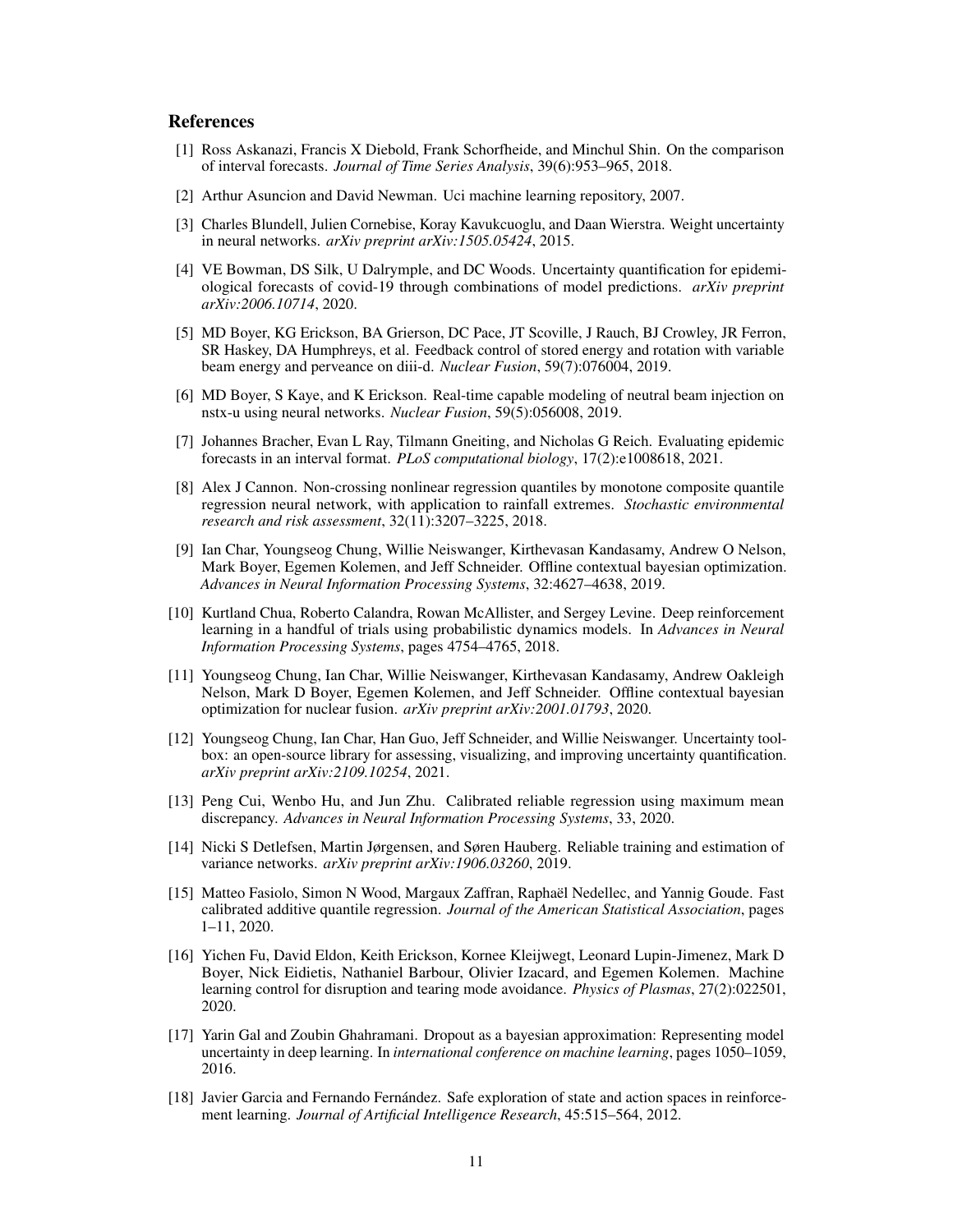- <span id="page-11-13"></span>[19] Tilmann Gneiting and Adrian E Raftery. Strictly proper scoring rules, prediction, and estimation. *Journal of the American statistical Association*, 102(477):359–378, 2007.
- <span id="page-11-10"></span>[20] Tilmann Gneiting, Fadoua Balabdaoui, and Adrian E Raftery. Probabilistic forecasts, calibration and sharpness. *Journal of the Royal Statistical Society: Series B (Statistical Methodology)*, 69 (2):243–268, 2007.
- <span id="page-11-9"></span>[21] Chuan Guo, Geoff Pleiss, Yu Sun, and Kilian Q Weinberger. On calibration of modern neural networks. In *Proceedings of the 34th International Conference on Machine Learning-Volume 70*, pages 1321–1330. JMLR. org, 2017.
- <span id="page-11-5"></span>[22] Lingxin Hao, Daniel Q Naiman, and Daniel Q Naiman. *Quantile regression*. Number 149. Sage, 2007.
- <span id="page-11-11"></span>[23] Ursula Hébert-Johnson, Michael P Kim, Omer Reingold, and Guy N Rothblum. Calibration for the (computationally-identifiable) masses. *arXiv preprint arXiv:1711.08513*, 2017.
- <span id="page-11-2"></span>[24] José Miguel Hernández-Lobato and Ryan Adams. Probabilistic backpropagation for scalable learning of bayesian neural networks. In *International Conference on Machine Learning*, pages 1861–1869, 2015.
- <span id="page-11-16"></span>[25] Michael P Holmes, Alexander G Gray, and Charles Lee Isbell. Fast nonparametric conditional density estimation. *arXiv preprint arXiv:1206.5278*, 2012.
- <span id="page-11-15"></span>[26] Rob J Hyndman, David M Bashtannyk, and Gary K Grunwald. Estimating and visualizing conditional densities. *Journal of Computational and Graphical Statistics*, 5(4):315–336, 1996.
- <span id="page-11-4"></span>[27] Soyoung Jeon, Christopher J Paciorek, and Michael F Wehner. Quantile-based bias correction and uncertainty quantification of extreme event attribution statements. *Weather and Climate Extremes*, 12:24–32, 2016.
- <span id="page-11-17"></span>[28] HM Dipu Kabir, Abbas Khosravi, Mohammad Anwar Hosen, and Saeid Nahavandi. Neural network-based uncertainty quantification: A survey of methodologies and applications. *IEEE access*, 6:36218–36234, 2018.
- <span id="page-11-12"></span>[29] Jon Kleinberg, Sendhil Mullainathan, and Manish Raghavan. Inherent trade-offs in the fair determination of risk scores. *arXiv preprint arXiv:1609.05807*, 2016.
- <span id="page-11-7"></span>[30] Koenker. *Quantile Regression (Econometric Society Monographs; No. 38)*. Cambridge university press, 2005.
- <span id="page-11-14"></span>[31] Roger Koenker and Gilbert Bassett Jr. Regression quantiles. *Econometrica: journal of the Econometric Society*, pages 33–50, 1978.
- <span id="page-11-6"></span>[32] Roger Koenker and Kevin F Hallock. Quantile regression. *Journal of economic perspectives*, 15(4):143–156, 2001.
- <span id="page-11-3"></span>[33] Daphne Koller and Nir Friedman. *Probabilistic graphical models: principles and techniques*. MIT press, 2009.
- <span id="page-11-18"></span>[34] Grzegorz Kowal, Diego A Falceta-Gonçalves, Alex Lazarian, and Ethan T Vishniac. Kelvin– helmholtz versus tearing instability: What drives turbulence in stochastic reconnection? *The Astrophysical Journal*, 892(1):50, 2020.
- <span id="page-11-8"></span>[35] Volodymyr Kuleshov, Nathan Fenner, and Stefano Ermon. Accurate uncertainties for deep learning using calibrated regression. *arXiv preprint arXiv:1807.00263*, 2018.
- <span id="page-11-0"></span>[36] Harold J Kushner. A new method of locating the maximum point of an arbitrary multipeak curve in the presence of noise. 1964.
- <span id="page-11-1"></span>[37] Balaji Lakshminarayanan, Alexander Pritzel, and Charles Blundell. Simple and scalable predictive uncertainty estimation using deep ensembles. In *Advances in neural information processing systems*, pages 6402–6413, 2017.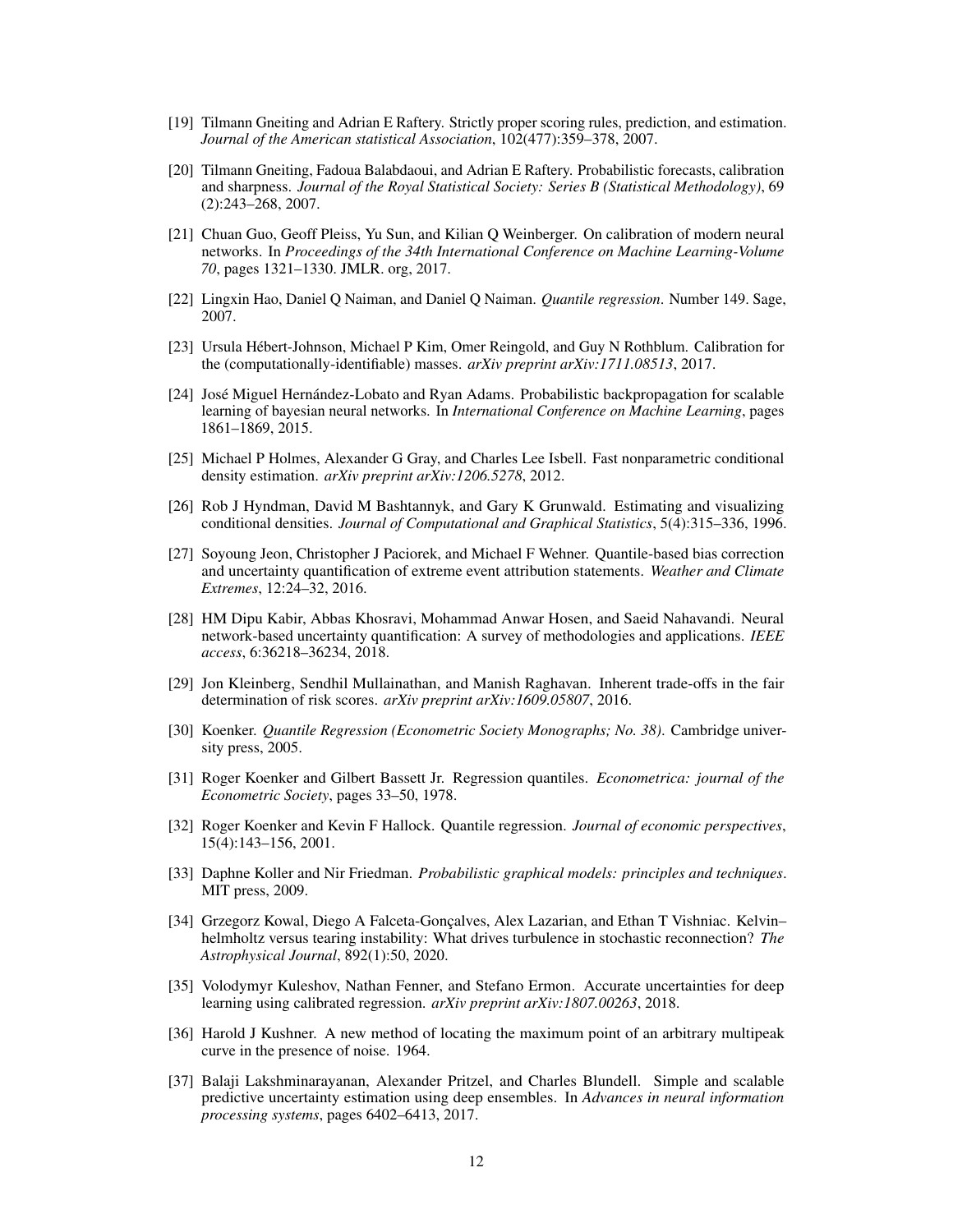- <span id="page-12-5"></span>[38] Jeremiah Liu, John Paisley, Marianthi-Anna Kioumourtzoglou, and Brent Coull. Accurate uncertainty estimation and decomposition in ensemble learning. In *Advances in Neural Information Processing Systems*, pages 8950–8961, 2019.
- <span id="page-12-16"></span>[39] James L Luxon. A design retrospective of the diii-d tokamak. *Nuclear Fusion*, 42(5):614, 2002.
- <span id="page-12-13"></span>[40] Katarzyna Maciejowska, Jakub Nowotarski, and Rafał Weron. Probabilistic forecasting of electricity spot prices using factor quantile regression averaging. *International Journal of Forecasting*, 32(3):957–965, 2016.
- <span id="page-12-4"></span>[41] Wesley J Maddox, Pavel Izmailov, Timur Garipov, Dmitry P Vetrov, and Andrew Gordon Wilson. A simple baseline for bayesian uncertainty in deep learning. In *Advances in Neural Information Processing Systems*, pages 13153–13164, 2019.
- <span id="page-12-2"></span>[42] Ali Malik, Volodymyr Kuleshov, Jiaming Song, Danny Nemer, Harlan Seymour, and Stefano Ermon. Calibrated model-based deep reinforcement learning. *arXiv preprint arXiv:1906.08312*, 2019.
- <span id="page-12-15"></span>[43] Viraj Mehta, Ian Char, Willie Neiswanger, Youngseog Chung, Andrew Oakleigh Nelson, Mark D Boyer, Egemen Kolemen, and Jeff Schneider. Neural dynamical systems: Balancing structure and flexibility in physical prediction. *arXiv preprint arXiv:2006.12682*, 2020.
- [44] Nicolai Meinshausen. Quantile regression forests. *Journal of Machine Learning Research*, 7 (Jun):983–999, 2006.
- <span id="page-12-0"></span>[45] Jonas Mockus, Vytautas Tiesis, and Antanas Zilinskas. The application of bayesian methods for seeking the extremum. *Towards global optimization*, 2(117-129):2, 1978.
- <span id="page-12-11"></span>[46] Allan H Murphy. A new vector partition of the probability score. *Journal of applied Meteorology*, 12(4):595–600, 1973.
- <span id="page-12-14"></span>[47] David A Nix and Andreas S Weigend. Estimating the mean and variance of the target probability distribution. In *Proceedings of 1994 ieee international conference on neural networks (ICNN'94)*, volume 1, pages 55–60. IEEE, 1994.
- <span id="page-12-12"></span>[48] Tim Pearce, Felix Leibfried, Alexandra Brintrup, Mohamed Zaki, and Andy Neely. Uncertainty in neural networks: Approximately bayesian ensembling. *arXiv preprint arXiv:1810.05546*, 2018.
- <span id="page-12-8"></span>[49] Tim Pearce, Mohamed Zaki, Alexandra Brintrup, and Andy Neely. High-quality prediction intervals for deep learning: A distribution-free, ensembled approach. *arXiv preprint arXiv:1802.07167*, 2018.
- <span id="page-12-6"></span>[50] Carl Edward Rasmussen. Gaussian processes in machine learning. In *Summer School on Machine Learning*, pages 63–71. Springer, 2003.
- <span id="page-12-9"></span>[51] Filipe Rodrigues and Francisco C Pereira. Beyond expectation: deep joint mean and quantile regression for spatiotemporal problems. *IEEE Transactions on Neural Networks and Learning Systems*, 2020.
- <span id="page-12-3"></span>[52] Cynthia Rudin. Stop explaining black box machine learning models for high stakes decisions and use interpretable models instead. *Nature Machine Intelligence*, 1(5):206–215, 2019.
- <span id="page-12-7"></span>[53] Tárik S Salem, Helge Langseth, and Heri Ramampiaro. Prediction intervals: Split normal mixture from quality-driven deep ensembles. In *Conference on Uncertainty in Artificial Intelligence*, pages 1179–1187. PMLR, 2020.
- <span id="page-12-1"></span>[54] Bobak Shahriari, Kevin Swersky, Ziyu Wang, Ryan P Adams, and Nando De Freitas. Taking the human out of the loop: A review of bayesian optimization. *Proceedings of the IEEE*, 104 (1):148–175, 2015.
- <span id="page-12-10"></span>[55] Hao Song, Tom Diethe, Meelis Kull, and Peter Flach. Distribution calibration for regression. In *International Conference on Machine Learning*, pages 5897–5906. PMLR, 2019.